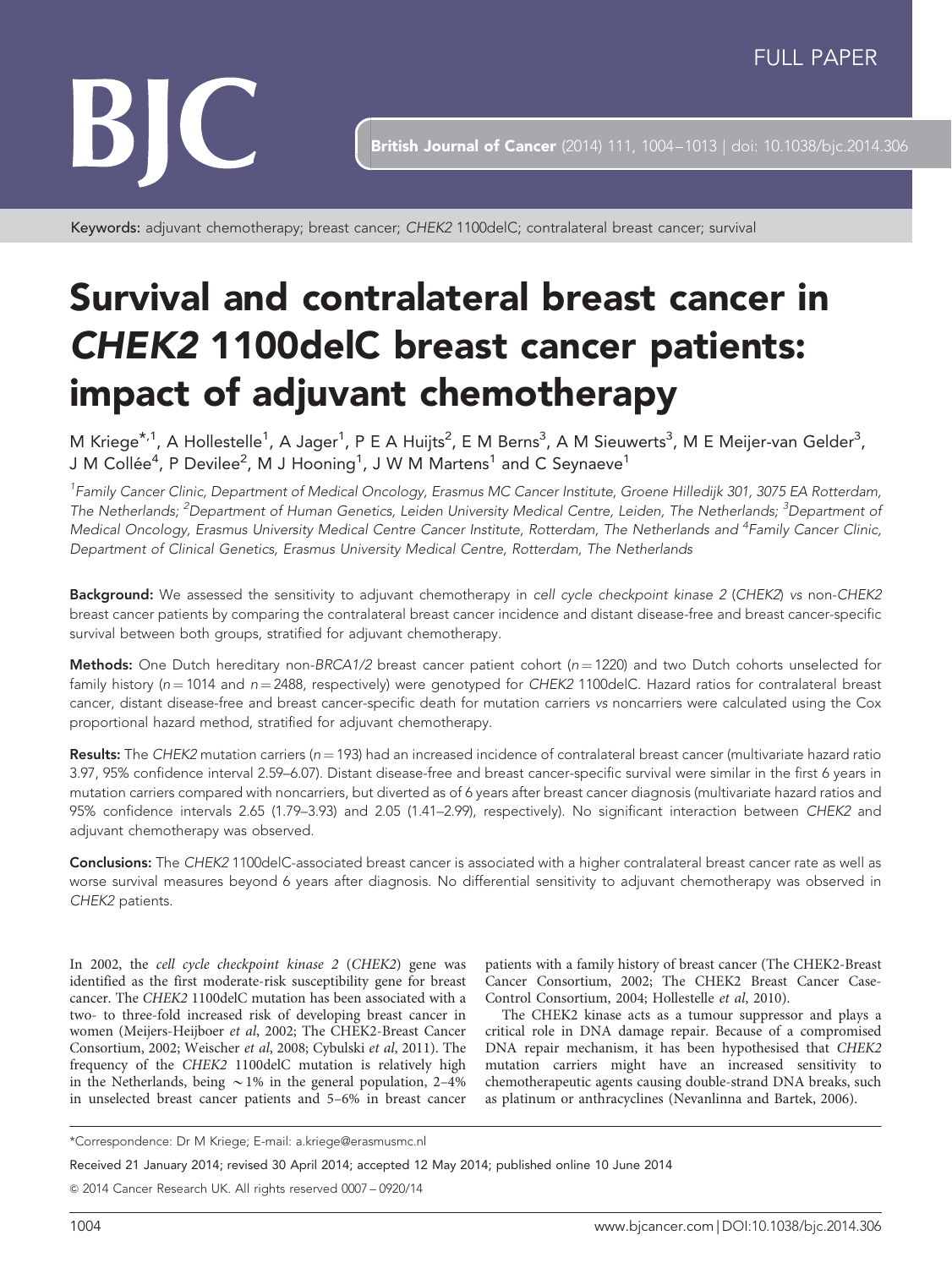<span id="page-1-0"></span>Previous studies showed that CHEK2 1100delC-associated breast cancer patients had mainly oestrogen receptor (ER)-positive tumours ([de Bock](#page-9-0) et al, 2006; Nagel et al[, 2012](#page-9-0); [Weischer](#page-9-0) et al, [2012](#page-9-0)), and a higher incidence of contralateral breast cancer compared with noncarriers ([de Bock](#page-9-0) et al, 2004; [Schmidt](#page-9-0) et al, [2007](#page-9-0); [Weischer](#page-9-0) et al, 2012). In addition, a worse disease-free and overall survival has been observed in CHEK2 1100delC-associated breast cancer patients compared with patients without this mutation ([de Bock](#page-9-0) et al, 2004; [Schmidt](#page-9-0) et al, 2007; [Weischer](#page-9-0) et al[, 2012\)](#page-9-0). In the overall breast cancer population, the risk of contralateral breast cancer is reduced by adjuvant chemotherapy ([Bertelsen](#page-8-0) et al, 2008; [Reding](#page-9-0) et al, 2010). Data on the impact of adjuvant chemotherapy on the contralateral breast cancer risk and survival of CHEK2 1100delC-associated breast cancer patients vs noncarriers have not been reported yet. If CHEK2 1100delC mutation carriers are indeed more sensitive to chemotherapy due to a defective DNA repair mechanism, the differences in contralateral breast cancer incidence and in distant disease-free and breast cancer-specific survival in CHEK2 mutation carriers compared with noncarriers would be most pronounced in breast cancer patients not treated with adjuvant chemotherapy.

In this study we therefore evaluated the contralateral breast cancer rate, distant disease-free survival and breast cancer-specific survival in breast cancer patients with the CHEK2 1100delC mutation compared with patients without this mutation, stratified for adjuvant treatment with chemotherapy.

## MATERIALS AND METHODS

Three different cohorts of women with invasive early breast cancer were included in this study. Overall inclusion criteria were: age at diagnosis of first breast cancer  $< 80$  years, diagnosis of first breast cancer after 1970, no distant metastases at or within 3 months after primary diagnosis, no proven BRCA1 or BRCA2 mutation and follow-up data available.

The first cohort ( $n = 1220$ ) consisted of breast cancer patients ascertained through the Rotterdam Family Cancer Clinic. All selected patients were tested negative for BRCA1 and BRCA2 mutations. We refer to this cohort as the 'non-BRCA1/2' cohort.

The second cohort ( $n = 1014$ , after exclusion of 64 patients already included in the non-BRCA1/2 cohort) consisted of patients enrolled in the ORIGO study, designed to investigate the percentage of BRCA1/2 mutations in an unselected breast cancer population. This study concerned a consecutive series of breast cancer patients. Data on contralateral breast cancer rate and survival for CHEK2 mutation carriers vs non-carriers have been previously described [\(de Bock](#page-9-0) et al, 2004). We refer to this cohort as 'ORIGO'.

The third cohort was drawn from the Rotterdam Medical Oncology Tumour bank (RMOT) database  $(n = 2488, \text{ after})$ exclusion of 114 patients already included in the non-BRCA1/2 cohort and 1 patient already included in the ORIGO cohort). The RMOT database included breast cancer patients mainly diagnosed in the South Western region of the Netherlands from whom fresh frozen breast tumour specimens were submitted to the Erasmus MC for routine ER and progesterone receptor (PgR) measurement between 1978 and 2004. We refer to this cohort as 'RMOT'.

Part of the non-BRCA1/2 cohort (57%) and the entire ORIGO cohort were also included in the study of [Weischer](#page-9-0) et al (2012), investigating survival and contralateral breast cancer risk in CHEK2 1100delC mutation carriers. For the current study, follow-up of the patients in both cohorts has been updated to July 2010.

For all eligible patients of the three cohorts, data on patient and tumour characteristics, treatment and follow-up were collected from the medical records. The study was approved by the Institutional Review Board.

Genotyping. DNA was isolated from peripheral blood for patients from the non-BRCA1/2 and ORIGO cohorts and from freshly frozen tumour tissue for patients from the RMOT cohort [\(The](#page-9-0) [CHEK2 Breast Cancer Case-Control Consortium, 2004;](#page-9-0) Riaz [et al](#page-9-0), [2012](#page-9-0)). The CHEK2 1100delC mutation status was determined by either allele-specific oligonucleotide hybridisation or Taqman genotyping as described earlier ([Meijers-Heijboer](#page-9-0) et al, 2002; [Jekimovs](#page-9-0) *et al*, 2005). A number of samples  $(n = 783)$  were analysed with both methods, showing a concordance of 100% between the two methods.

Statistical analyses. Differences in patient and tumour characteristics and types of treatment between CHEK2 1100delC mutation carriers and noncarriers were compared by t-test (continuous variables) or  $\chi^2$  test (categorical variables). Events of interest were metachronous contralateral breast cancer (diagnosed  $>$ 3 months after diagnosis of the first breast cancer), distant metastases and breast cancer-specific death. For analyses regarding metachronous contralateral breast cancer, the non-BRCA1/2 cohort was excluded, because this cohort probably is enriched with cases with bilateral breast cancer cases as contralateral breast cancer is one of the criteria for referral for genetic testing for BRCA1/2 mutations and therefore might overestimate the contralateral breast cancer incidence. Kaplan–Meier curves were constructed for contralateral breast cancer rate, distant disease-free survival and breast cancerspecific survival for CHEK2 1100delC mutation carriers and noncarriers separately. Censoring events overall were death not related to breast cancer, last medical contact or end of this study (1 July 2010), and for contralateral breast cancer rate it also included death because of breast cancer and preventive bilateral or contralateral mastectomy. Differences in outcome between CHEK2 1100delC mutation carriers and noncarriers were tested by the log rank test.

We calculated univariate and multivariate hazard ratios (HRs) and 95% confidence intervals (CIs) for the above-mentioned events for mutation carriers vs noncarriers by the Cox proportional hazard method. Models were adjusted for patient, tumour and

|                                       |                      | <b>Carriers</b> |     | <b>Noncarriers</b> |      |
|---------------------------------------|----------------------|-----------------|-----|--------------------|------|
| Age                                   | Total n              | n               | ℅   | n                  | ℅    |
|                                       | Non-BRCA1/2 familial |                 |     |                    |      |
| All                                   | 1220                 | 77              | 6.3 | 1143               | 93.7 |
| $<$ 40                                | 409                  | 23              | 5.6 | 386                | 94.4 |
| $40 - 50$                             | 474                  | 26              | 5.5 | 448                | 94.5 |
| $\geqslant 50$                        | 337                  | 28              | 8.3 | 309                | 91.7 |
| ORIGO (unselected for family history) |                      |                 |     |                    |      |
| All                                   | 1014                 | 29              | 2.9 | 985                | 97.1 |
| $<$ 40                                | 106                  | 3               | 2.8 | 103                | 97.2 |
| $40 - 50$                             | 283                  | 11              | 3.9 | 272                | 96.1 |
| $\geqslant 50$                        | 625                  | 15              | 2.4 | 610                | 97.6 |
| RMOT (unselected for family history)  |                      |                 |     |                    |      |
| All                                   | 2488                 | 87              | 3.5 | 2401               | 96.5 |
| $<$ 40                                | 236                  | 11              | 4.7 | 225                | 95.3 |
| $40 - 50$                             | 628                  | 22              | 3.5 | 606                | 96.1 |
| $\geqslant 50$                        | 1624                 | 54              | 3.3 | 1570               | 96.7 |
| Total                                 | 4722                 | 193             | 4.1 | 4529               | 95.9 |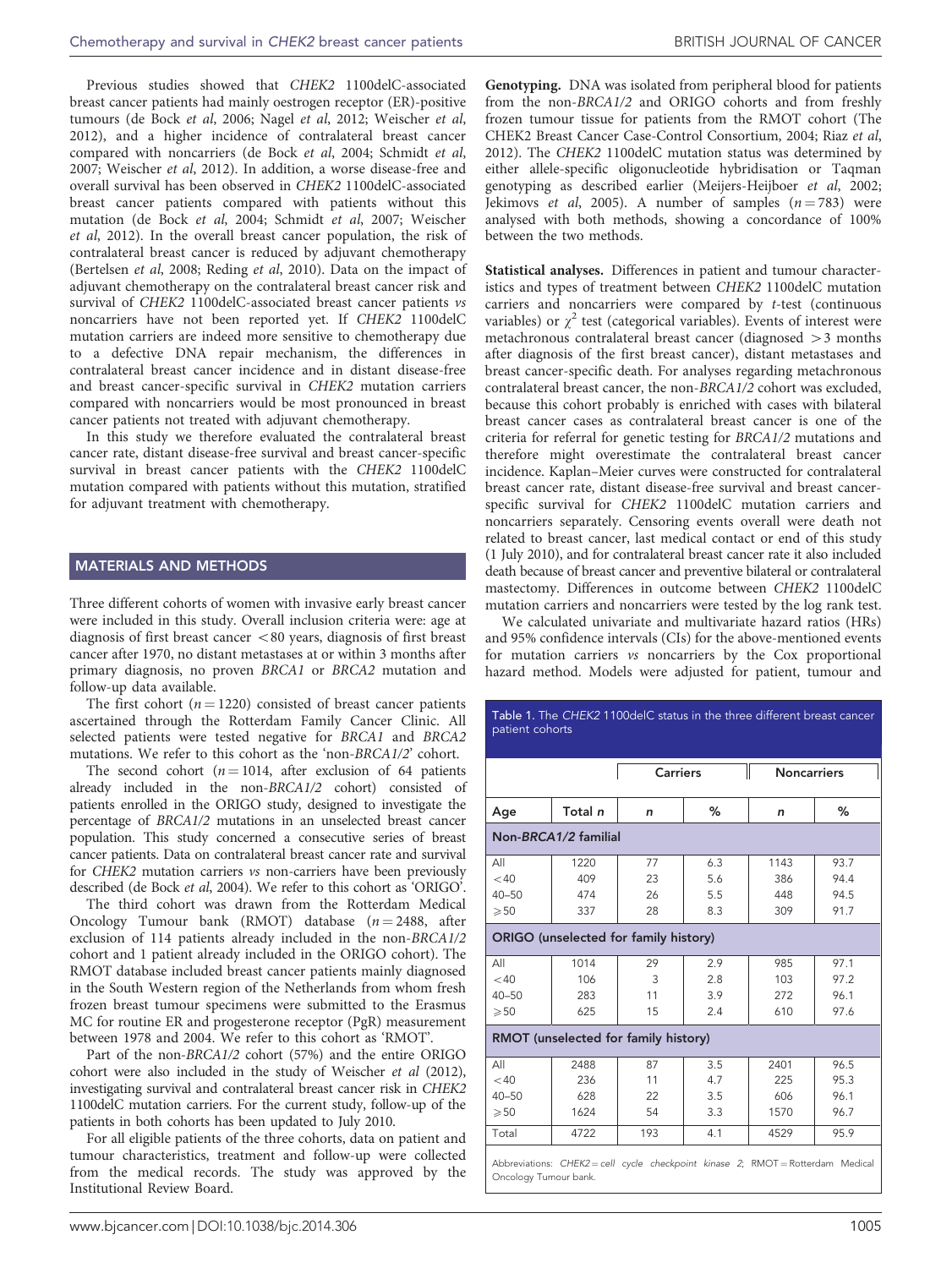<span id="page-2-0"></span>treatment factors, including age at and year of diagnosis, cohort (non-BRCA1/2, ORIGO, RMOT), tumour size (T1, T2, T3 or T4, unknown), nodal status (negative, positive, unknown), hormone receptor status (negative, positive, unknown), differentiation grade (1, 2, 3, unknown), type of surgery (lumpectomy, mastectomy, none or unknown), adjuvant chemotherapy (yes, no, unknown), adjuvant hormonal therapy (yes, no, unknown) and radiotherapy (yes, no, unknown), and the models for distant disease-free and breast cancer-specific survival also for contralateral breast cancer as time-dependent variable. Tumour ER and PgR analyses were

performed by ligand binding assay or enzyme-linked immunoassay. The cutoff for ER and PgR positivity was  $10 \text{ fmol mg}^{-1}$ cytosolic protein or  $\geq 10\%$  immunopositive cells. A negative hormone receptor status was defined as negativity for both ER and PgR, and a positive hormone receptor status as positivity for ER and/or PgR. Hormone receptor status was considered as unknown if information on both ER and PgR status was lacking, or in case of negative ER and unknown PgR status.

The proportional hazard assumption was assessed by using an extended Cox model with time-depending covariables. A likelihood

| Table 2. Patient and tumour characteristics of cell cycle checkpoint kinase 2 (CHEK2) 1100delC mutation carriers and noncarriers |                   |              |                    |              |         |  |
|----------------------------------------------------------------------------------------------------------------------------------|-------------------|--------------|--------------------|--------------|---------|--|
|                                                                                                                                  | Carrier           |              | Noncarrier         |              |         |  |
|                                                                                                                                  | n                 | $\%$         | $\boldsymbol{n}$   | %            | P-value |  |
| Number of patients                                                                                                               | 193               |              | 4529               |              |         |  |
| Median follow-up in years                                                                                                        | $6.8(0.6 - 31.9)$ |              | $7.2 (0.1 - 38.9)$ |              |         |  |
| Age at breast cancer diagnosis                                                                                                   |                   |              |                    |              |         |  |
| Median (years)                                                                                                                   | 50.0              |              | 51.4               |              | 0.003   |  |
| Mean (years)                                                                                                                     | 50.1              |              | 52.8               |              |         |  |
| Range (years)                                                                                                                    | $22.5 - 78.0$     |              | 18.7-79.9          |              |         |  |
| $<$ 40                                                                                                                           | 37                | 19.2         | 714                | 15.8         | 0.14    |  |
| $40 - 50$<br>$\geqslant 50$                                                                                                      | 59<br>97          | 30.6<br>50.3 | 1326<br>2489       | 29.3<br>55.0 |         |  |
|                                                                                                                                  |                   |              |                    |              |         |  |
| Year of diagnosis                                                                                                                |                   |              |                    |              |         |  |
| < 1990                                                                                                                           | 58                | 30.1         | 1590               | 35.1         | 0.04    |  |
| 1990-2000                                                                                                                        | 83                | 43.0         | 1996               | 44.1         |         |  |
| >2000                                                                                                                            | 52                | 26.9         | 943                | 20.8         |         |  |
| Synchronous contralateral breast cancer                                                                                          |                   |              |                    |              |         |  |
| No                                                                                                                               | 189               | 97.9         | 4443               | 98.1         | 0.87    |  |
| Yes                                                                                                                              | $\sqrt{4}$        | 2.1          | 86                 | 1.9          |         |  |
| T stage                                                                                                                          |                   |              |                    |              |         |  |
| T1                                                                                                                               | 95                | 51.9         | 2074               | 47.2         | 0.23    |  |
| T <sub>2</sub>                                                                                                                   | 72                | 39.3         | 1886               | 42.9         |         |  |
| T <sub>3</sub>                                                                                                                   | 11                | 6.0          | 264                | 6.0          |         |  |
| <b>T4</b>                                                                                                                        | 5                 | 2.7          | 168                | 3.8          |         |  |
| Unknown                                                                                                                          | 10                | (5.2)        | 137                | (3.0)        |         |  |
| N stage                                                                                                                          |                   |              |                    |              |         |  |
| Negative                                                                                                                         | 105               | 57.1         | 2388               | 53.9         | 0.31    |  |
| $1 - 3$                                                                                                                          | 35                | 19.0         | 1096               | 24.7         |         |  |
| $4+$                                                                                                                             | 44                | 23.9         | 949                | 21.4         |         |  |
| Unknown                                                                                                                          | 9                 | (4.7)        | 96                 | (2.1)        |         |  |
| Differentiation grade                                                                                                            |                   |              |                    |              |         |  |
| $\mathbf{1}$                                                                                                                     | 21                | 14.7         | 370                | 10.5         | 0.11    |  |
| $\overline{c}$                                                                                                                   | 52                | 36.4         | 1155               | 32.6         |         |  |
| 3                                                                                                                                | $70\,$            | 49.0         | 2014               | 56.9         |         |  |
| Unknown                                                                                                                          | 50                | (25.9)       | 990                | (21.9)       |         |  |
| Hormone receptor status                                                                                                          |                   |              |                    |              |         |  |
| Negative                                                                                                                         | 9                 | $5.5\,$      | 759                | 19.3         | < 0.001 |  |
| Positive                                                                                                                         | 157               | 94.5         | 3173               | 80.7         |         |  |
| Unknown                                                                                                                          | $30\,$            | (15.5)       | 597                | (13.2)       |         |  |
| HER2/neu                                                                                                                         |                   |              |                    |              |         |  |
| Negative                                                                                                                         | 73                | 76.0         | 1886               | 80.7         | 0.26    |  |
| Positive                                                                                                                         | 23                | 24.0         | 452                | 19.3         |         |  |
| Unknown                                                                                                                          | 97                | (50.2)       | 2191               | (48.3)       |         |  |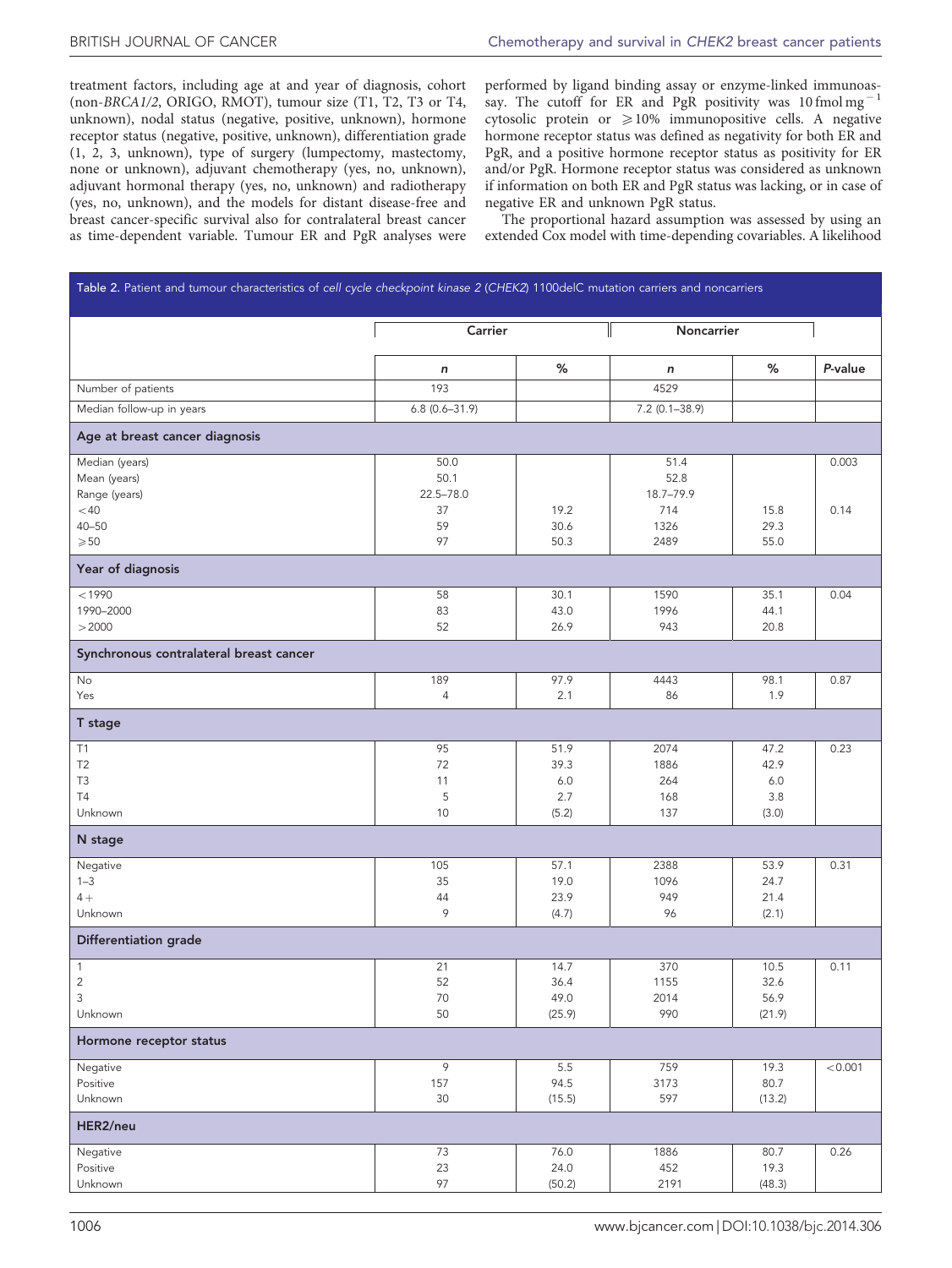ratio test was used to test whether an extended model was significantly different compared with the proportional hazard model. The extended models for CHEK2 and tumour size were significant for both distant metastases ( $P = 0.003$  and  $P = 0.002$ , respectively) and breast cancer-specific death  $(P = 0.02$  and  $P = 0.04$ ), indicating that the hazards for distant metastases and breast cancer-specific death by CHEK2 1100delC and tumour size were not proportional over time. Because the survival curves for distant disease-free and breast cancer-specific survival for CHEK2 mutation carriers and noncarriers were similar over the first 6 years, but started to diverge after 6 years [\(Figure 2A and D\)](#page-7-0), we chose for an extended Cox model with tumour size as timedependent variable and that contains a heaviside function ([Kleinbaum and Klein, 2005](#page-9-0)), together with the CHEK2 1100delC variable, with a cutoff point of 6 years. The corresponding model then provided two hazard ratios for CHEK2 1100delC, one for the first 6 years and one for beyond 6 years after breast cancer diagnosis.

Analyses for contralateral breast cancer distant disease-free and breast cancer-specific survival were stratified for adjuvant treatment with chemotherapy (yes/no). Analyses for distant disease-free survival were also stratified for type of adjuvant chemotherapy (anthracycline-based/nonanthracycline-based) and adjuvant hormonal therapy (yes/no).

Interaction terms between CHEK2 1100delC mutation status and administration of adjuvant chemotherapy (yes/no) for the different end points were calculated. In addition, the prognostic impact of age at diagnosis, tumour size, nodal status, ER status, chemotherapy and hormonal therapy were analysed separately for CHEK2 1100delC and non-CHEK2 patients.

All analyses were performed using SPSS (version 20.0; SPSS, Inc., Chigago, IL, USA) and Stata (version 12; Stat Corporation, College Station, TX, USA). A two-sided  $P < 0.05$  was considered as statistically significant.

### RESULTS

In total, 193 (4.1%) of the 4722 included female breast cancer patients tested positive for the CHEK2 1100delC mutation ([Table 1\)](#page-1-0). The percentage of CHEK2 1100delC mutations was highest in the non-BRCA1/2 cohort  $(6.3\%, n = 77)$  vs 2.9%  $(n = 29)$  in the ORIGO and 3.5%  $(n = 87)$  in the RMOT cohort, respectively.

Patient and tumour characteristics of the 193 CHEK2 1100delC mutation carriers and the 4529 non-carriers are shown in [Table 2.](#page-2-0) The median follow-up time was 6.8 years for mutation carriers and 7.2 years for noncarriers. The CHEK2 1100delC-associated breast cancer patients were significantly younger at diagnosis than the noncarriers (median 50.0 vs 51.4 years). In addition, mutation carriers were more often diagnosed with breast cancer after 2000 (26.9% vs 20.8%), probably reflecting the higher percentage of CHEK2 1100delC mutation carriers in the non-BRCA1/2 cohort, as patients in this cohort were more often diagnosed after 2000 (51%) compared with patients from the RMOT cohort  $(<1%)$  and ORIGO cohort (37%; data not shown in tables). Breast cancers in mutation carriers were more often hormone receptor positive compared with cancers in noncarriers (94.5% vs 80.7%). No significant differences in tumour size, nodal status, differentiation grade and her2 expression were observed between CHEK2 1100delC mutation carriers and noncarriers.

Types of treatment are shown in Table 3. Significantly less CHEK2-associated breast cancer patients received radiotherapy compared with the noncarriers (62.0% vs 71.3%). This observation could not be explained by differences in surgical therapy (lumpectomy vs mastectomy), TN stage or age at diagnosis, but might be partly explained by differences in the year of diagnosis between the two groups (see [Table 2](#page-2-0)). Adjuvant chemotherapy was

administered to 31% of the patients, mainly consisting of anthracycline-containing regimens, and 24% of the patients received adjuvant endocrine therapy, mainly consisting of tamoxifen. This was not significant different between CHEK2 mutation carriers and noncarriers.

Contralateral breast cancer risk. The incidence of metachronous contralateral breast cancer was higher in CHEK2 1100delC mutation carriers than in noncarriers, with a 10-year risk of 28.9% vs 8.5%, respectively [\(Table 4](#page-4-0) and [Figure 1\)](#page-5-0). In a multivariate analysis, the risk of contralateral breast cancer remained higher in mutation carriers compared with noncarriers (HR 3.97, 95% CI 2.59–6.07).

If stratified for adjuvant chemotherapy, the increased contralateral breast cancer rate for CHEK2 1100delC-associated breast cancer patients was observed in both the group treated with and without chemotherapy (HR multivariate 6.95, 95% CI 3.21–15.00 and 3.15, 95% CI 1.86–5.35, respectively). Although the HR was higher for

# Table 3. Types of treatment in CHEK2 1100delC mutation carriers and noncarriers Carrier Noncarrier n % n % P-value Surgical therapy None 0 0 0 10 0.2 0.80 Lumpectomy 88 47.1 2087 46.4 Mastectomy 99 52.9 2405 53.4 Unknown  $\begin{array}{|c|c|c|c|c|c|c|c|c|} \hline \multicolumn{1}{c|}{\text{Unkm}} & \multicolumn{1}{c|}{\text{Unkm}} \end{array}$ Adjuvant systemic therapy None 117 63.2 2646 59.3 0.42 Only chemotherapy 32 | 17.3 | 826 | 18.5 Only hormonal therapy 12 6.5 441 9.9 Chemo- and hormonal therapy  $\begin{vmatrix} 24 & 13.0 & 547 \\ 1 \end{vmatrix}$  12.3 Unknown 8 69 (Neo)-adjuvant chemotherapy None 129 69.4 3089 69.0 0.41 Anthracyclines 38 20.4 838 18.7 Anthracyclines/taxanes 0 0 68 1.5<br>Other 16 8.6 435<sup>a</sup> 9.7 Other 16 8.6 435<sup>a</sup> 9.7 Unknown type 3 1.6 45 1.0 Unknown if treated  $\begin{vmatrix} 7 & 1 & 54 \end{vmatrix}$ Adjuvant hormonal therapy None 143 77.3 3392 76.0 0.46 LHRH/ other  $\begin{array}{|c|c|c|c|c|c|c|c|c|} \hline \multicolumn{1}{|c|}{6} & 3.2 & 84^{\mathsf{b}} & 1.9 \\ \hline \end{array}$ Tamoxifen 18.2 Aromatase inhibitor  $\begin{array}{|c|c|c|c|c|c|} \hline 1 & 0.5 & 29 & 0.6 \ \hline \end{array}$ Sequential tamoxifen/aromatase inhibitor 2 1.1 120 2.7 Unknown type 0 0 0 27 0.6 Unknown if treated 8 8 65 Radiotherapy No 73 38.0 1298 28.7 0.006 Yes 119 62.0 3220 71.3 Unknown 1 11 Abbreviations: CHEK2 = cell cycle checkpoint kinase 2; LHRH = luteinising-hormonereleasing hormone. a Four patients received taxanes. b Four patients were treated with radiotherapy of the ovaries or oophorectomy.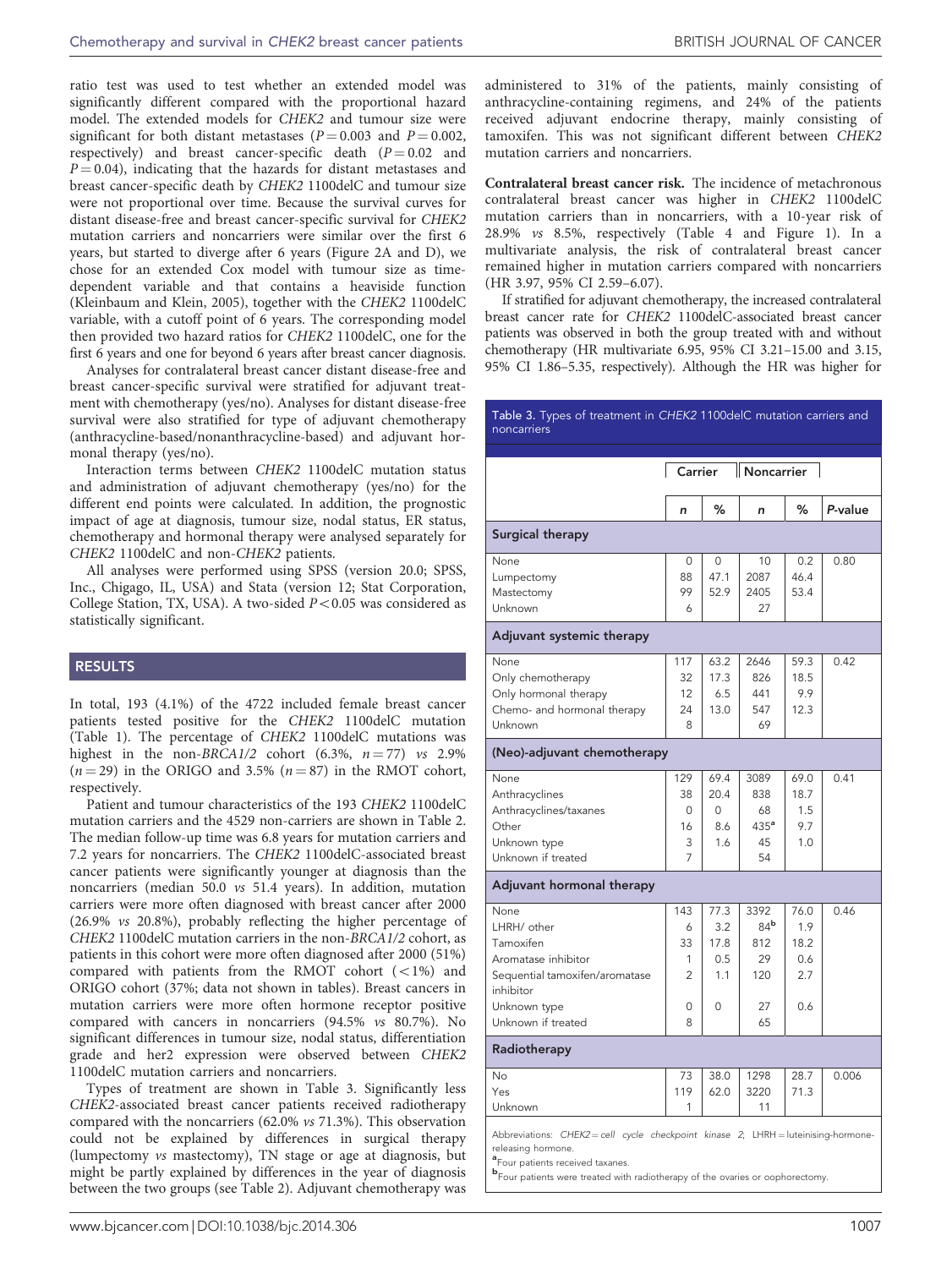<span id="page-4-0"></span>patients treated with adjuvant chemotherapy, no significant interaction between the CHEK2 1100delC mutation and adjuvant chemotherapy was observed (HR for interaction 2.15;  $P = 0.10$ ; not shown in Tables). Stratifying for adjuvant endocrine therapy was not possible because only 19 CHEK2 1100delC-associated breast cancer patients were treated with hormonal therapy. No contralateral breast cancers were observed in these 19 patients.

Survival. The data regarding distant disease-free survival are shown in [Table 5](#page-6-0) and [Figure 2A–C](#page-7-0) and regarding breast cancerspecific survival in [Table 5](#page-6-0) and [Figure 2D–F](#page-7-0). The Kaplan–Meier curves showed a nonsignificant decreased distant disease-free  $(P = 0.06)$  and breast cancer-specific survival  $(P = 0.14)$  for CHEK2-associated patients compared with non-CHEK2 patients ([Figure 2A and D](#page-7-0)).

As can be observed in the Kaplan–Meier curves, the distant disease-free [\(Figure 2A\)](#page-7-0) and breast cancer-specific survival ([Figure 2D\)](#page-7-0) were similar over the first 6 years after breast cancer diagnosis for CHEK2 1100delC mutation carriers and noncarriers and started to diverge after 6 years. In the first 6 years after breast cancer diagnosis, the multivariate hazard ratios for CHEK2 vs non-CHEK2 breast cancer patients were not significant for distant disease-free (1.08; 95% CI 0.83–1.42) and breast cancer-specific survival (1.00, 95% CI 0.71–1.41). Survival outcomes beyond 6 years after breast cancer diagnosis, however, were significantly worse for CHEK2 mutation carriers compared with noncarriers. Multivariate HRs for the period beyond 6 years after breast cancer diagnosis were 2.65 (95% CI 1.79–3.93) for distant disease-free and 2.05 (95% CI 1.41–2.99) for breast cancer-specific survival, respectively.

If we stratified our analyses for adjuvant chemotherapy, a significantly worse distant disease-free  $(P = 0.002)$  and a trend for a worse breast cancer-specific survival ( $P = 0.05$ ) were observed for CHEK2-associated compared with non-CHEK2-associated breast cancer patients in the chemotherapy group [\(Figure 2C and F](#page-7-0)) that was not observed in the group not treated with chemotherapy  $(P = 0.52$  and  $P = 0.40$ , respectively, [Figure 2B and E\)](#page-7-0). However, in both treatment groups, the group treated with and the group treated without adjuvant chemotherapy, we observed in the first 6 years after breast cancer diagnosis no significant differences in distant disease-free survival between CHEK2 mutation carries and noncarriers (HR multivariate 1.41, 95% CI 0.91–2.16 and HR

multivariate 0.98, 95% CI 0.69–1.38, respectively; [Table 5](#page-6-0)), whereas beyond 6 years after breast cancer diagnosis, a significantly worse distant disease-free survival in CHEK2 mutation carriers compared with noncarriers was observed for both the adjuvant chemotherapy group (HR 4.54,  $95\%$  CI 2.41–8.65) and the group without adjuvant chemotherapy (2.31, 95% CI 1.39–3.83). Although the HRs were higher in the adjuvant chemotherapy group compared with the group without adjuvant chemotherapy, no significant interaction was observed between CHEK2 1100delC and adjuvant chemotherapy (HR interaction 1.51;  $P = 0.08$ ; data not shown in tables).

If analysing patients treated with anthracycline-based chemotherapy and nonanthracycline-based chemotherapy separately, we observed in both groups a significantly worse distant disease-free survival beyond 6 years after breast cancer diagnosis for CHEK2 mutation carriers compared with noncarriers (HR multivariate 4.16, 95% CI 1.69–10.22 and 4.73 95% CI 1.85–12.09, respectively; [Table 5\)](#page-6-0).

In addition, stratifying for treatment with hormonal therapy (yes/no) had no major impact on the hazard ratio for disease-free survival. The CHEK2-associated breast cancer patients had a significantly worse distant disease-free survival than noncarriers beyond 6 years after diagnosis, independently of treatment with adjuvant hormonal therapy (HR 3.24, 95% CI 1.16–9.03) or without adjuvant hormonal therapy (HR 2.88, 95% CI 1.88–4.41; [Table 5\)](#page-6-0).

For breast cancer-specific survival a similar phenomenon was observed; only beyond 6 years after breast cancer diagnosis a significantly worse breast cancer-specific survival was observed for CHEK2 mutation carriers vs noncarriers in both adjuvant chemotherapy groups (i.e., the group treated with and without adjuvant chemotherapy). In the first 6 years after breast cancer diagnosis, we observed no significant difference in breast cancerspecific survival between CHEK2 mutation carriers and noncarriers ([Figure 2D–F](#page-7-0) and [Table 5](#page-6-0)).

In [Table 6,](#page-8-0) multivariate HRs with respect to breast cancerspecific survival are presented for several prognostic factors, separately for CHEK2 and non-CHEK2 patients. Age at diagnosis, tumour size and nodal status appeared to be prognostic factors in both groups, although the prognostic value of age at diagnosis was not significant in the CHEK2 group. Interestingly, ER status appeared only to be a prognostic factor in the non-CHEK2 group

| Table 4. Rate of metachronous contralateral breast cancer <sup>a</sup> |                                        |                                      |         |                      |                          |
|------------------------------------------------------------------------|----------------------------------------|--------------------------------------|---------|----------------------|--------------------------|
|                                                                        | Carrier                                | <b>Noncarrier</b>                    |         | <b>HR</b> univariate | <b>HR</b> multivariate   |
|                                                                        | % (95% CI)                             | % (95% CI)                           | P-value | HR (95% CI)          | HR (95% CI)              |
| All patients                                                           |                                        |                                      |         |                      |                          |
| 5 Years<br>10 Years                                                    | 18.3 (11.7-28.0)<br>28.9 (19.1-42.1)   | $3.8(3.1 - 4.5)$<br>$8.5(7.2 - 9.7)$ | < 0.001 | $4.07(2.66 - 6.21)$  | 3.97 $(2.59 - 6.07)^{b}$ |
| No adjuvant chemotherapy                                               |                                        |                                      |         |                      |                          |
| 5 Years<br>10 Years                                                    | 17.7 (10.3-29.3)<br>24.1 (14.1-39.2)   | $4.2(2.3 - 5.0)$<br>$8.8(7.3-10.2)$  | < 0.001 | $3.18(1.87 - 5.40)$  | $3.15(1.86 - 5.35)^b$    |
| Adjuvant chemotherapy                                                  |                                        |                                      |         |                      |                          |
| 5 Years<br>10 Years                                                    | $21.9(9.1 - 42.2)$<br>42.1 (22.6–77.4) | $2.8(1.7-4.2)$<br>$7.4(5.3-10.6)$    | < 0.001 | 7.35 (3.42-15.08)    | 6.95 $(3.21 - 15.00)^b$  |

Abbreviations: CHEK2=cell cycle checkpoint kinase 2; CI=confidence interval; HR=hazard ratio.<br><sup>a</sup>For analyses regarding contralateral breast cancer (CBC), the non-BRCA1/2 cohort was excluded, because this cohort was probab

<sup>e</sup>For analyses regarding contralateral breast cancer (CBC), the non-BRCA1/2 cohort was excluded, because this cohort was probably enriched with patients with CBC.<br>**b**Adjusted for year of diagnosis, cohort and type of surg type of chemotherapy, hormonal therapy and radiotherapy, had an impact of  $<$  10% on the HR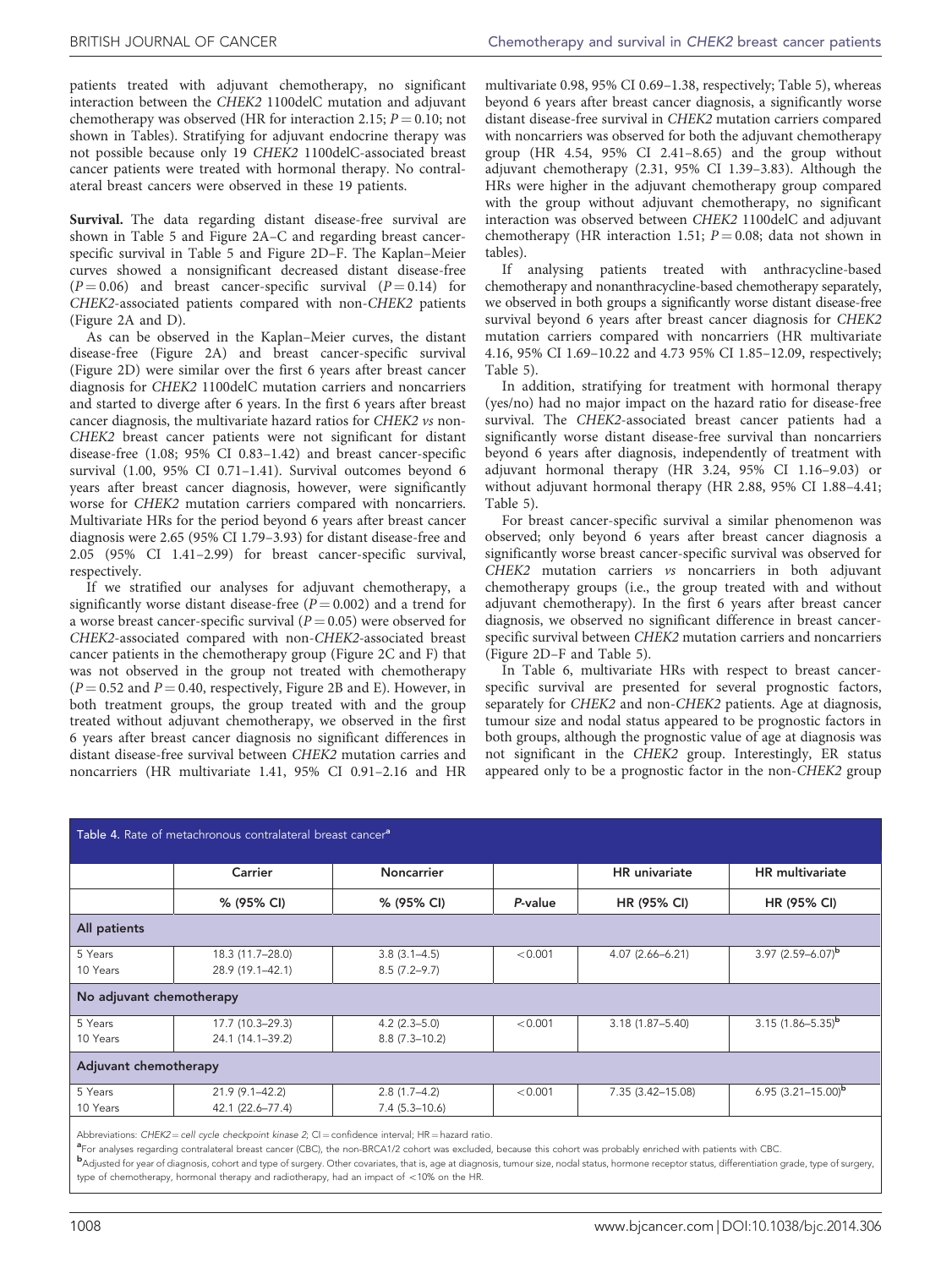<span id="page-5-0"></span>(HR 0.58, 95% CI 0.45–0.75) and not in the CHEK2 group (HR 1.11, 95% CI 0.43–2.84). Administration of adjuvant chemotherapy (HR 0.70 95% CI 0.35–1.41) and of adjuvant hormonal therapy (HR 0.62, 95% CI 0.30–1.28) had a nonsignificant favourable effect on breast cancer-specific survival in the CHEK2 group.



# **DISCUSSION**

In this study, we observed a worse distant disease-free and breast cancer-specific survival for CHEK2 1100delC-associated compared with noncarrier patients, becoming apparent beyond 6 years after breast cancer diagnosis. Furthermore, we confirmed the higher incidence of contralateral breast cancer in breast cancer patients carrying the CHEK2 1100delC mutation, as observed in earlier studies ([de Bock](#page-9-0) et al, 2004; [Schmidt](#page-9-0) et al, 2007; [Weischer](#page-9-0) et al, [2012](#page-9-0)). Both observations were not influenced by chemotherapy, suggesting no differential efficacy of chemotherapy in CHEK2 1100delC mutation carriers.

Interestingly, the worse distant disease-free and breast cancerspecific survival in CHEK2 1100delC mutation carriers was only observed beyond 6 years after breast cancer diagnosis, rather than immediately after breast cancer diagnosis. Although earlier studies also observed or suggested a worse (distant disease-free) survival in CHEK2 1100delC mutation carriers ([de Bock](#page-9-0) et al, 2004; [Schmidt](#page-9-0) et al[, 2007; Weischer](#page-9-0) et al, 2012), none of these studies showed the phenomenon that we observed. In view of these discordant results, we further performed analyses in the three patient cohorts, and found that the trend for a worse distant disease-free and breast cancer-specific survival beyond 6 years was only observed in the RMOT cohort, whereas in the other two cohorts the survival became worse as of diagnosis (significant for the ORIGO cohort and nonsignificant for the non-BRCA1/2 cohort; data not shown). A reason for this different observation in the RMOT compared with the non-BRCA1/2 and ORIGO cohorts might be different patient characteristics in the RMOT cohort, such as the higher age at diagnosis (median 55 years compared with 44 and 52 years, respectively) and earlier diagnose years, resulting in a lower percentage of patients treated with adjuvant chemotherapy (19% vs 52% and 37%, respectively) and adjuvant hormonal therapy (14% vs 36% and 35%, respectively) and other types of treatment (more often CMF and less often anthracycline-based or taxane-based regimens). As adjuvant hormonal therapy is generally given for a period of 5 years, it can be hypothesised that the worse survival beyond 6 years in CHEK2-associated breast cancer patients might be an effect of the hormonal therapy. However, evidence for this hypothesis is not found in this study as we observed in both groups (i.e., the group treated with and the group treated without adjuvant hormonal therapy) a worse survival in CHEK2 mutation carriers compared with noncarriers more than 6 years after breast cancer diagnosis. It can also be hypothesised that the worse distant disease-free and breast cancer-specific survival for CHEK2 mutation carriers after 6 years is caused by the higher incidence of contralateral breast cancer in this group. However, this worse distant disease-free and breast cancer-specific survival remained if we censored at time of metachronous contralateral breast cancer and/or local recurrences (data not shown) and if we included contralateral breast cancer as time-dependent covariable in the extended Cox models, indicating that the observed worse survival measures are not only due to the higher incidence of contralateral breast cancer and/or local recurrences in the CHEK2 group. As the

Figure 1. Contralateral breast cancer rate for CHEK2-positive (green line) and CHEK2-negative patients (blue line) in (A) all patients, (B) patients not treated with systemic therapy and (C) patients treated with systemic therapy. \*Patients with synchronous contralateral breast cancer and patients from the non-BRCA1/2 cohort were excluded for this analysis regarding metachronous contralateral breast cancer. <sup>#</sup>In (B and C), stratified for adjuvant chemotherapy, one additional carrier and four noncarriers for whom treatment with adjuvant chemotherapy was unknown were excluded. The full colour version of this figure is available at British Journal of Cancer online.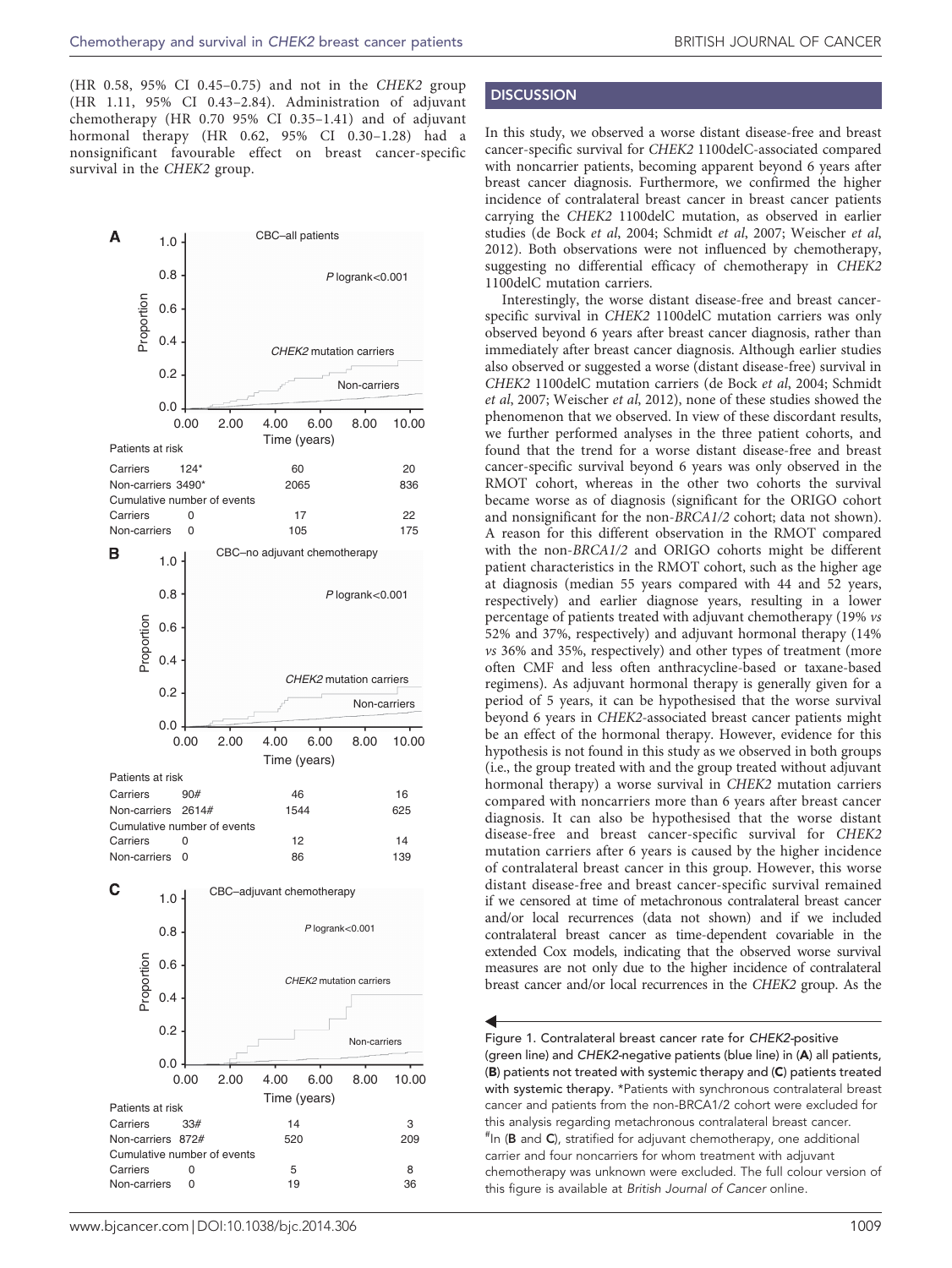<span id="page-6-0"></span>

|  |  |  | Table 5. Distant disease-free and breast cancer-specific survival |  |
|--|--|--|-------------------------------------------------------------------|--|
|--|--|--|-------------------------------------------------------------------|--|

|                                     | $HR < 6$ years after diagnosis |                                 | $HR \ge 6$ years after diagnosis |                                 |  |
|-------------------------------------|--------------------------------|---------------------------------|----------------------------------|---------------------------------|--|
|                                     | <b>Univariate</b>              | <b>Multivariate</b>             | Univariate                       | <b>Multivariate</b>             |  |
|                                     | HR (95% CI)                    | HR (95% CI)                     | HR (95% CI)                      | HR (95% CI)                     |  |
| Distant disease-free survival       |                                |                                 |                                  |                                 |  |
| All patients                        | $1.02(0.78 - 1.33)$            | $1.08$ (0.83-1.42) <sup>a</sup> | $2.15(1.45 - 3.18)$              | $2.65$ (1.79-3.93) <sup>a</sup> |  |
| No adjuvant chemotherapy            | $0.90(0.64 - 1.27)$            | $0.98(0.69 - 1.38)^b$           | 1.98 (1.19-3.28)                 | $2.31(1.39 - 3.83)^b$           |  |
| Adjuvant chemotherapy               | $1.38(0.90 - 2.13)$            | $1.41 (0.91 - 2.16)^c$          | $3.64(1.94 - 6.81)$              | 4.54 $(2.41 - 8.56)^c$          |  |
| Anthracycline-based chemotherapy    | 1.58 (0.92-2.72)               | $1.59$ (0.92-2.75) <sup>c</sup> | $3.64(1.55 - 8.55)$              | 4.16 $(1.69 - 10.22)^c$         |  |
| Nonanthracycline-based chemotherapy | $1.23(0.61 - 2.50)$            | $1.16$ (0.57-2.35) <sup>c</sup> | 3.76 (1.49-9.47)                 | 4.73 $(1.85 - 12.09)^c$         |  |
| No adjuvant hormonal therapy        | $1.01(0.75 - 1.36)$            | $1.08$ (0.80-1.45) <sup>a</sup> | $2.43(1.59 - 3.71)$              | 2.88 $(1.88 - 4.41)^a$          |  |
| Adjuvant hormonal therapy           | $1.22(0.66 - 2.23)$            | 1.36 $(0.74 - 2.51)^a$          | 2.79 (1.01-7.73)                 | $3.24$ (1.16-9.03) <sup>a</sup> |  |
| Breast cancer-specific survival     |                                |                                 |                                  |                                 |  |
| All patients                        | $0.96(0.68 - 1.35)$            | $1.00(0.71 - 1.41)^{b}$         | $1.75(1.20 - 2.54)$              | $2.05(1.41 - 2.99)^b$           |  |
| No adjuvant chemotherapy            | $0.92(0.60 - 1.41)$            | 1.00 $(0.65 - 1.53)^{b}$        | $1.68(1.03 - 2.73)$              | 2.03 $(1.25 - 3.32)^b$          |  |
| Adjuvant chemotherapy               | $1.10(0.61 - 1.97)$            | $1.05(0.59 - 1.88)^{b}$         | 2.33 (1.29-4.21)                 | 2.55 $(1.40-4.64)^{b}$          |  |

 $^{\bullet}$ Adjusted for tumour size and chemotherapy, and other covariates had an impact of  $<$ 10% on the HR.<br>badjusted for tumour size, and other covariates had an impact of  $<$ 10% on the HP.

 $b$ Adjusted for tumour size, and other covariates had an impact of  $<$  10% on the HR.

 $c$ Adjusted for tumour size and hormonal therapy, and other covariates had an impact of  $<$  10% on the HR.

worse distant disease-free and breast cancer-specific survival cannot be explained by a reduced sensitivity to systemic therapy and by the higher incidence of contralateral breast cancer, we suppose that a different tumour biology might play a role. More research is needed into tumour biology of CHEK2 breast cancers.

The CHEK2 kinase acts as a tumour suppressor and plays a critical role in DNA damage repair. In response to double-strand DNA breaks, CHEK2 is activated by ataxia telangiectasia mutated (ATM) and involved in cell cycle control, DNA repair and apoptosis. The CHEK2 kinase phosphorylates TP53 and BRCA1, whereupon BRCA1 represses the nonhomologous end-joining pathway and activates the homologous recombination repair pathway [\(Nevanlinna and Bartek, 2006](#page-9-0); [Tung and Silver, 2011;](#page-9-0) Roeb et al[, 2012](#page-9-0)). Based on the role of CHEK2 kinase in activating the repair mechanism of double-strand DNA breaks and the role of CHEK2 in the coordination of the mitotic spindle assembly, we hypothesised that CHEK2 1100delC mutation carriers might be more sensitive to chemotherapy. For BRCA1-associated breast cancer patients, there is growing evidence from in vitro studies on BRCA1-deficient cells and retrospective clinical studies on BRCA1 mutation carriers suggesting a higher sensitivity to chemotherapeutic agents causing double-strand DNA breaks, such as platinum or anthracyclines (Kriege et al[, 2009;](#page-9-0) [Bayraktar and](#page-8-0) [Gluck, 2012\)](#page-8-0). However, the results found in the current study do not support the hypothesis that CHEK2 mutation carriers have an increased sensitivity to chemotherapy, neither for anthracyclinebased regimens nor for nonanthracycline-based regimens. In contrast, the observations on the worse distant disease-free and breast cancer-specific survival and the higher contralateral breast cancer rate in CHEK2 mutation carriers being most pronounced in the group treated with chemotherapy suggest that CHEK2 mutation carriers are rather less than more sensitive to chemotherapy compared with noncarrier breast cancer patients. However, as the interaction between CHEK2 and adjuvant chemotherapy is not significant, we cannot prove a decreased sensitivity to adjuvant chemotherapy in CHEK2 breast cancer patients. It might be that differences in patient and tumour characteristics between the groups treated with and without adjuvant chemotherapy may have influenced the results of the

analyses stratified for adjuvant chemotherapy. Patients treated with adjuvant chemotherapy were younger at diagnosis, were more often diagnosed after 2000 (anthracycline-based chemotherapy being common), had a larger tumour size, had more often node positive and hormone receptor negative tumours and were more often treated with mastectomy and hormonal therapy than patients not treated with adjuvant chemotherapy. It might be that especially younger or node-positive CHEK2-associated breast cancer patients have a worse prognosis compared with noncarriers.

The increased risk of contralateral breast cancer in CHEK2 1100delC mutation carriers was observed in patients treated with adjuvant chemotherapy as well as in patients not receiving adjuvant chemotherapy. A factor to take into account hereby is radiotherapy, as it was suggested that CHEK2 mutation carriers might be more sensitive to ionising radiation ([Broeks](#page-8-0) et al, 2004, [2007;](#page-8-0) [Mellemkjaer](#page-9-0) et al, 2008). However, in multivariate analyses we found an increased risk of contralateral breast cancer in both patients treated with (HR 4.12 95% CI 2.49–6.83) and without radiotherapy (HR 3.17 95% CI 1.36–7.35; data not shown).

The strengths of our study include the relatively large sample size, the known tumour and treatment data and the homogeneous population from one country. To our knowledge, this is in fact the largest study on survival in CHEK2 1100delC breast cancer patients with available treatment data enabling to investigate the effect of adjuvant chemotherapy in this data set.

We are however aware of some limitations. First, this is a retrospective study and consequently treatment was provided on indication, according to the Dutch guidelines existing for the respectively treatment years. Although treatment guidelines have changed over time, in general, patients with the worst prognosis (based on age at diagnosis and tumour stage/characteristics) received adjuvant chemotherapy. This probably is the reason why patients receiving adjuvant chemotherapy had a worse distant disease-free survival (median 6.5 and 15.0 years for CHEK2 mutation carriers and noncarriers, respectively; [Figure 2C\)](#page-7-0) compared with patients not receiving adjuvant chemotherapy (11.0 and 16.8 years for mutation carriers and noncarriers, respectively; [Figure 2B](#page-7-0)).

Another possible limitation is longevity bias in the non-BRCA1/2 group, developed by selection of preferably long-living patients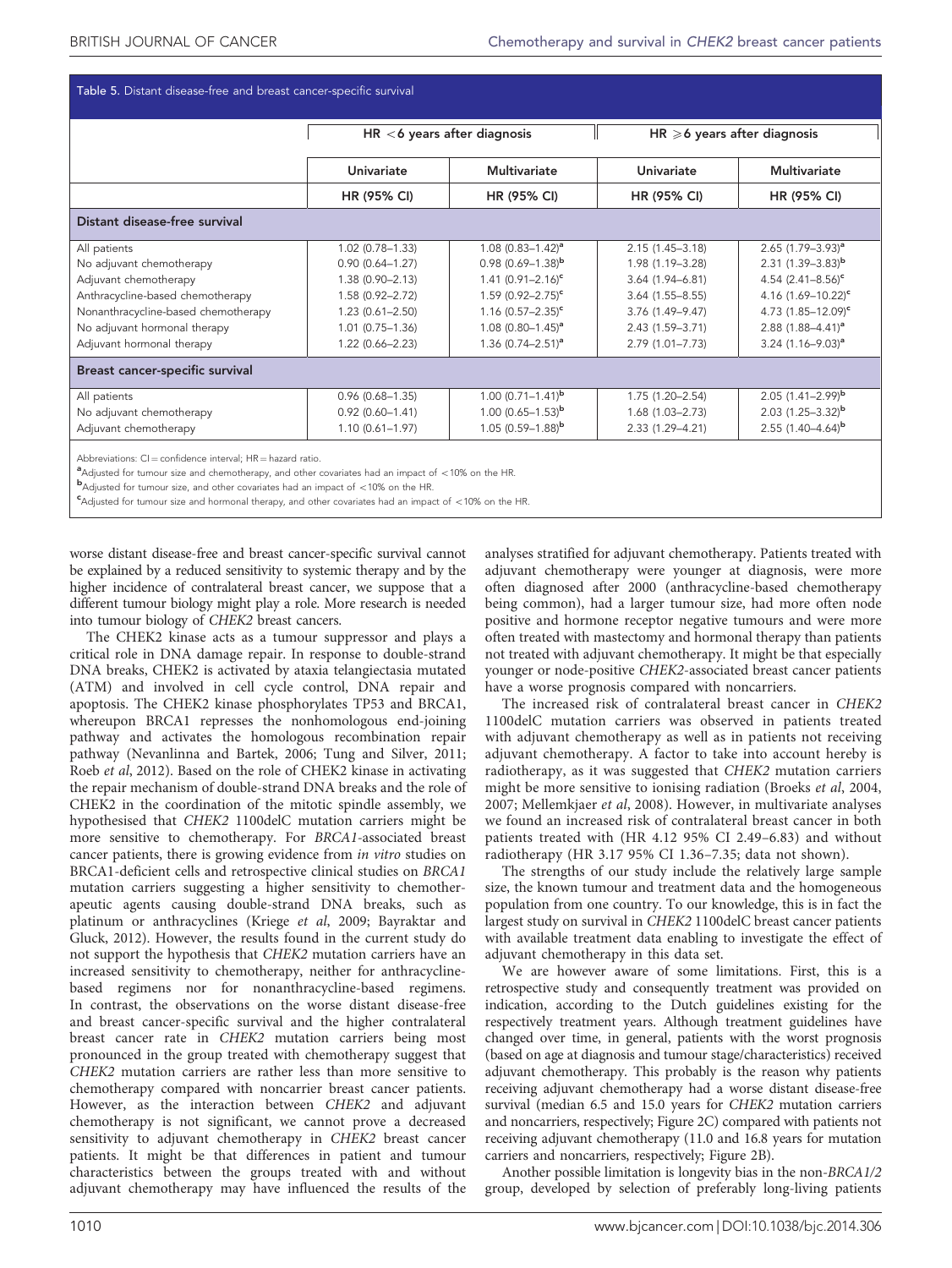<span id="page-7-0"></span>

Figure 2. Distant disease-free survival for CHEK2-positive (green line) and CHEK2-negative patients (blue line) in (A) all patients, (B) patients not treated with adjuvant chemotherapy and (C) patients treated with adjuvant chemotherapy, and breast cancer-specific survival for CHEK2 positive (green line) and CHEK2-negative patients (blue line) in (D) all patients, (E) patients not treated with adjuvant chemotherapy and (F) patients treated with adjuvant chemotherapy. \*In (B, C, E and F) stratified for adjuvant chemotherapy, an additional 7 carriers and 54 noncarriers for whom treatment with adjuvant chemotherapy was unknown were excluded.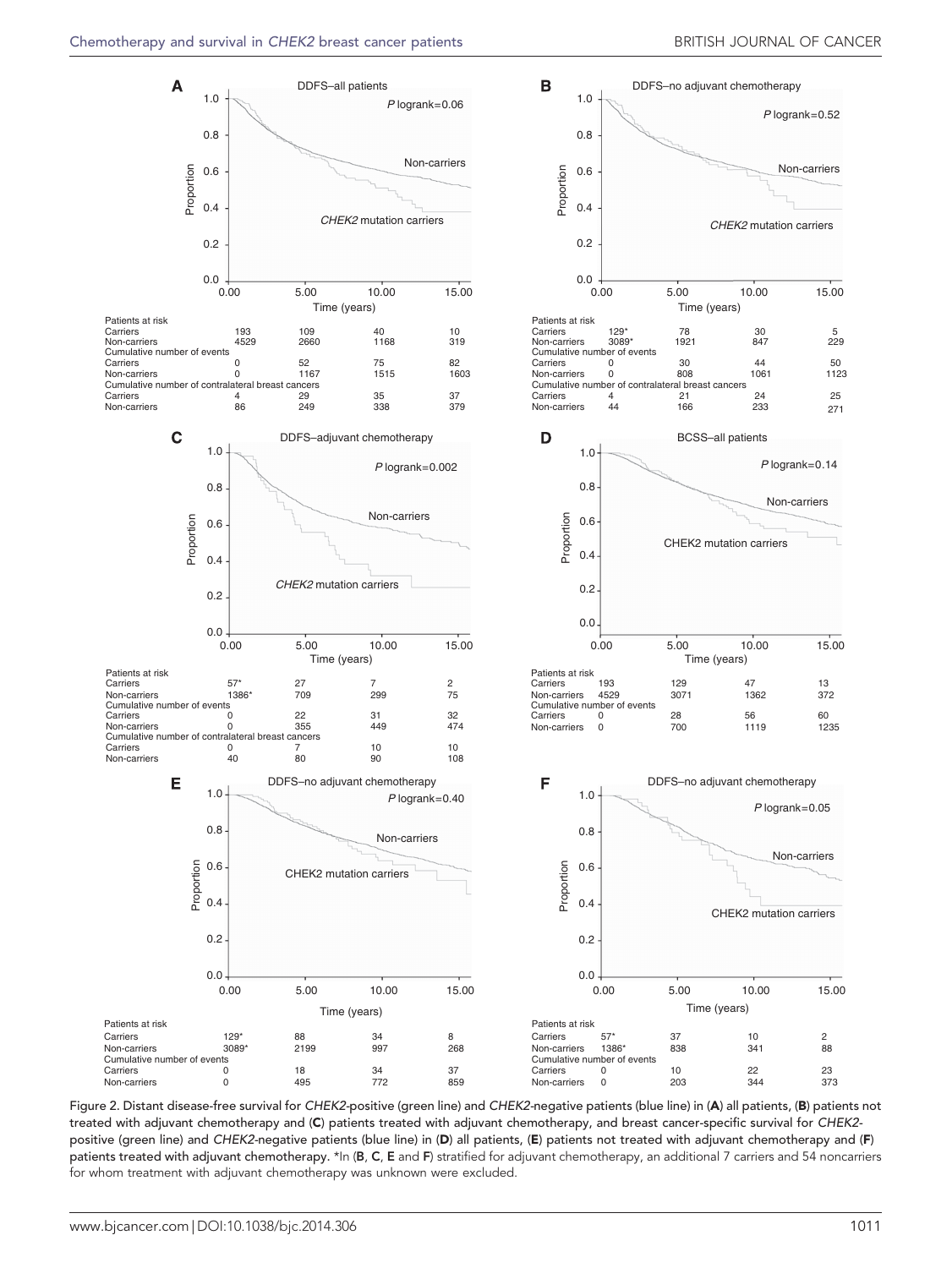<span id="page-8-0"></span>

| Table 6. Prognostic factors for breast cancer-specific survival, separately |  |
|-----------------------------------------------------------------------------|--|
| for the CHEK2 and non-CHEK2 group                                           |  |

|                                                                                                                                 | Carrier                  | <b>Noncarrier</b>                            |  |  |
|---------------------------------------------------------------------------------------------------------------------------------|--------------------------|----------------------------------------------|--|--|
|                                                                                                                                 | HR (95% CI)              | <b>HR (95% CI)</b>                           |  |  |
| Age at diagnosis                                                                                                                |                          |                                              |  |  |
| Per year older                                                                                                                  | $0.99(0.97 - 1.01)$      | $0.99(0.99 - 0.996)$                         |  |  |
| Tumour size                                                                                                                     |                          |                                              |  |  |
| T1<br>T2, 3 and 4<br>Tumour size $\times$ time (in years)                                                                       | 1<br>4.29 (2.34-7.87)    | 1<br>2.46 (1.98-3.06)<br>$0.95(0.92 - 0.98)$ |  |  |
| <b>Nodal status</b>                                                                                                             |                          |                                              |  |  |
| Negative<br>Positive                                                                                                            | 1<br>2.28 (1.17-4.46)    | 1<br>2.72 (2.36-3.15)                        |  |  |
| <b>ER</b> status                                                                                                                |                          |                                              |  |  |
| Negative<br>Positive                                                                                                            | 1<br>$1.11(0.43 - 2.84)$ | 1<br>$0.58(0.45 - 0.75)$                     |  |  |
| Chemotherapy                                                                                                                    |                          |                                              |  |  |
| No<br>Yes                                                                                                                       | 1<br>$0.70(0.35 - 1.41)$ | 1<br>$0.68(0.58 - 0.80)$                     |  |  |
| Hormonal therapy                                                                                                                |                          |                                              |  |  |
| No<br>Yes                                                                                                                       | 1<br>$0.62$ (0.30-1.28)  | 1<br>$0.89(0.76 - 1.05)$                     |  |  |
| Abbreviations: CHEK2 = cell cycle checkpoint kinase 2; CI = confidence interval; ER =<br>oestrogen receptor; HR = hazard ratio. |                          |                                              |  |  |

who were tested for BRCA1/2 mutations (long) after their breast cancer diagnosis. After stratifying for cohort, we indeed observed the longest survival within the non-BRCA1/2 cohort. However, we also performed left-truncated analyses, and the results were similar as those from the initial analyses, with a worse distant disease-free and breast cancer-specific survival beyond 6 years after diagnosis for CHEK2 mutation carriers compared with noncarriers (data not shown).

Finally, genetic testing for CHEK2 1100delC within the RMOT cohort was performed on DNA isolated from tumour tissue and not from peripheral blood. It is possible that some germline CHEK2 1100delC mutations were missed because the mutant CHEK2 allele was lost in the tumour instead of the wild-type allele (Sodha et al[, 2002; Kilpivaara](#page-9-0) et al, 2003). Moreover, a detected CHEK2 1100delC mutation in the tumour might have been acquired somatically, being different from a germline mutation. Importantly, there were no discrepancies in DNA analyses test results of CHEK2 status observed when comparing blood and tumour sample test of 115 patients.

Currently, genotyping for CHEK2 is not yet performed at genetic testing for breast cancer as it is not considered to have clinical consequences. Moreover, implementation of CHEK2 genotyping (and especially presymptomatic testing of relatives) is complicated by the observation that in breast cancer families the breast cancer risk does not segregate completely with the presence or absence of the 1100delC mutation ([The CHEK2 Breast Cancer](#page-9-0) [Case-Control Consortium, 2004](#page-9-0)). However, the high incidence of contralateral breast cancer in CHEK2 1100delC mutation carriers found in the current study (10-year risk 24.1%) and in earlier studies is comparable to the incidence of contralateral breast cancer that we observed in BRCA1 and BRCA2 mutation carriers in an

earlier study (10-year risk 25% and 20%, respectively) (Brekelmans et al, 2006) and in line with observations of other groups (10-year risk ranging between 13 and 37%) (Haffty et al[, 2002; Metcalfe](#page-9-0) et al[, 2004](#page-9-0); [Robson](#page-9-0) et al, 2005; Pierce et al[, 2006; Graeser](#page-9-0) et al, [2009](#page-9-0); [van der Kolk](#page-9-0) et al, 2010). Based on this increased contralateral breast cancer rate, affected BRCA1/2 mutation carriers have a more intensive follow-up scheme for contralateral breast cancer detection including MRI or can opt for a riskreducing contralateral mastectomy, even though it is unknown whether such a risk-reducing contralateral mastectomy can improve survival [\(Tung, 2011\)](#page-9-0). In our opinion, this follow-up regimen should also be offered to CHEK2 1100delC mutation carriers after breast cancer diagnosis. In addition, as the population frequency of the CHEK2 1100delC mutation in the Netherlands is high, it may be relevant to discuss the implementation of genotyping for CHEK2 in breast cancer patients. Moreover, genetic testing for CHEK2 1100delC and may be other variants may also be considered in other populations where the mutation frequency is relevantly high such as Finland, Sweden, United Kingdom and North America [\(Hollestelle](#page-9-0) et al, 2010).

In conclusion, CHEK2 1100delC mutation carriers had a significantly higher incidence of contralateral breast cancer compared with noncarriers that may have consequences for follow-up strategies in clinical practice. Distant disease-free and breast cancer-specific survival were similar over the first 6 years after diagnosis, but became worse beyond 6 years after diagnosis for CHEK2 1100delC mutation carriers compared with noncarrier BC patients. No significant interaction between adjuvant chemotherapy and a CHEK2 1100delC mutation was observed regarding contralateral breast cancer or distant disease-free survival.

#### ACKNOWLEDGEMENTS

We thank Jannet Blom, Ellen Crepin and Petra Bos for data management, Bahar Ozturk, Vanja de Weerd, Anne van Galen and Cliff Maasbach for technical assistance and Professor JA Foekens for his valuable comments on the manuscript. This study is supported by the Dutch Cancer Society (grant DDHK 2009-4318).

#### CONFLICT OF INTEREST

The authors declare no conflict of interest.

#### REFERENCES

- Bayraktar S, Gluck S (2012) Systemic therapy options in BRCA mutationassociated breast cancer. Breast Cancer Res Treat 135: 355–366.
- Bertelsen L, Bernstein L, Olsen JH, Mellemkjaer L, Haile RW, Lynch CF, Malone KE, Anton-Culver H, Christensen J, Langholz B, Thomas DC, Begg CB, Capanu M, Ejlertsen B, Stovall M, Boice JD, Shore RE, Bernstein JL (2008) Effect of systemic adjuvant treatment on risk for contralateral breast cancer in the Women's Environment, Cancer and Radiation Epidemiology Study. J Natl Cancer Inst 100: 32–40.
- Brekelmans CT, Seynaeve C, Menke-Pluymers M, Bruggenwirth HT, Tilanus-Linthorst MM, Bartels CC, Kriege M, van Geel AN, Crepin CM, Blom JC, Meijers-Heijboer H, Klijn JG (2006) Survival and prognostic factors in BRCA1-associated breast cancer. Ann Oncol 17: 391–400.
- Broeks A, Braaf LM, Huseinovic A, Nooijen A, Urbanus J, Hogervorst FB, Schmidt MK, Klijn JG, Russell NS, van Leeuwen FE, 't Veer LJ (2007) Identification of women with an increased risk of developing radiationinduced breast cancer: a case only study. Breast Cancer Res 9: R26.
- Broeks A, de Witte L, Nooijen A, Huseinovic A, Klijn JG, van Leeuwen FE, Russell NS, van't Veer LJ (2004) Excess risk for contralateral breast cancer